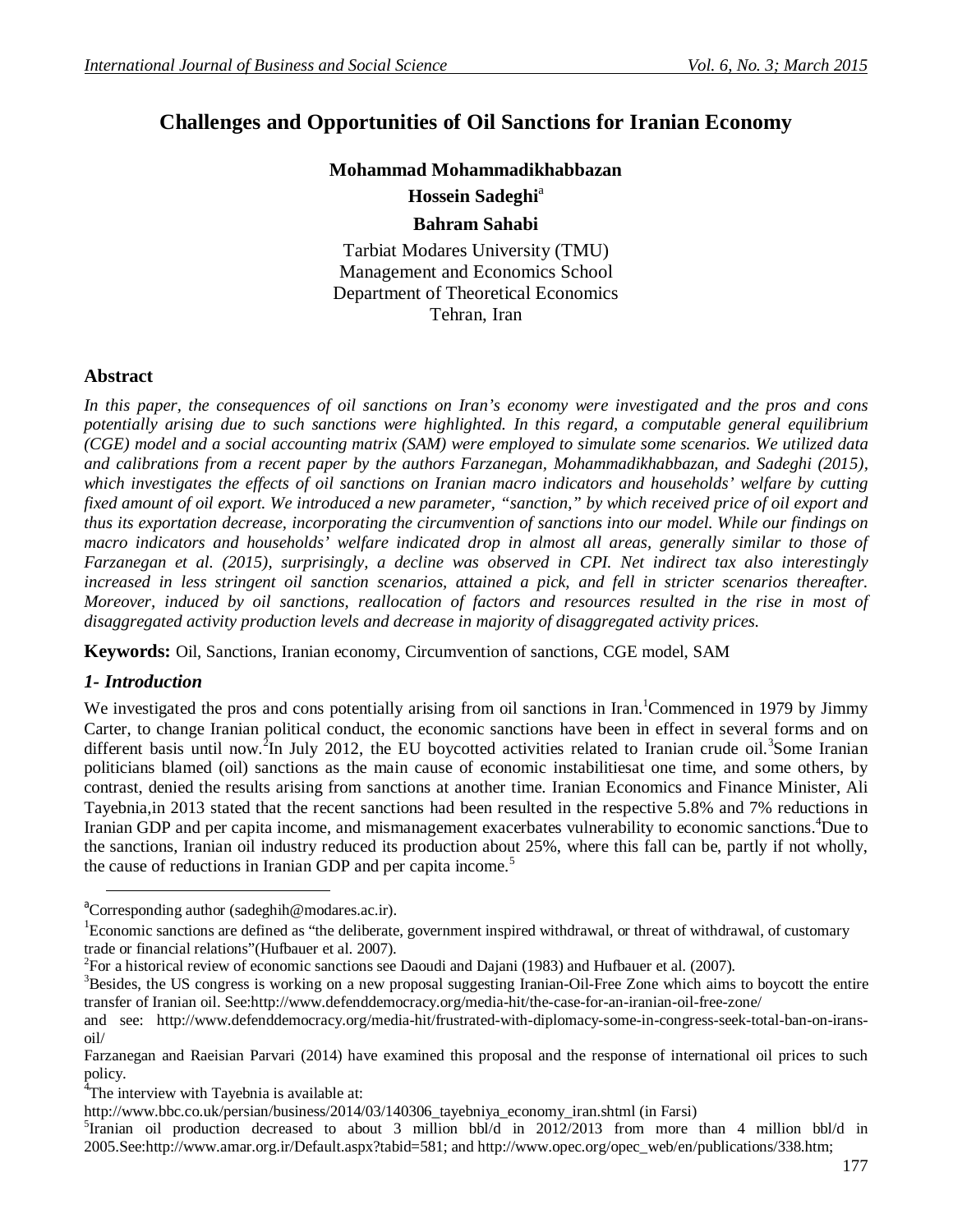However, mostly during Mr. Ahmadinejad presidential period, Iranian government denied the effectiveness of such oil sanctions on Iran's economy. While some evidences show that Iranian government tries to dodge sanctions, $\frac{7}{1}$  it is often claimed by Iranian government that non-oil productions can compensate for reductions in oil export.

Although economy-wide researches on sanctions are rare, there are many studies that investigate the outcomes of sanctions in the political economy environment. For instance, some studies such as Farzanegan (2011) and Farzanegan (2014) concern the relationships between sanctions and military spending, and some studies investigate the differences between the effectiveness of sanction in the shortrun and long run (Dizaji and van Bergeijk (2013)and Hufbauer et al. (2007)).In this regard, Askari et al. (2001),Clawson (1998), and Torbat (2005) believe that sanctions are ineffective actions, while Eaton andEngers (1992, 1999) argue that sanctions may be of effective measures. Moreover, Farzanegan (2013)shows that underground economy in Iran may increase due to the sanctions. However, such political economy considerations were not of the goals of this paper.

Using a CGE model and SAM to simulate oil sanctions, Farzanegan et al. (2015)exogenously reduce the quantity of oil exportation from Iran and indicate that total imports, exports, private consumption, GDP, and capital income fall whilereal exchange rates, net indirect taxes, and labor income increase. They also show that, compared to lower income households, higher income households undergo more welfare loss. However, Farzanegan et al. (2015) do not include falls in price received for oil exportin their simulation; Hufbauer et al. (2007) argue that "lower price received for embargoed export" is one way to "engender costs to the target country."In addition, how and to what extend oil sanctions can affect Iranian activity sectors are remained unaddressed. Farzanegan et al. (2015) do not show the effect of oil sanctions on disaggregated activity price and level of productionas well as price level. They also neither simulate a very strict scenario nor open a path to incorporate circumvention of sanctions into the model.

To respond to sanctions, a sanctioned country can change its resource allocation. For example, Siddig (2011) shows that although most of Sudanese macro indicators such as GDP, export, import, GDP price index, and welfare level (shown by equivalent variation) decrease due to the EU sanctions, to compensate for the losses, the majority of sectors indicate an output rise. This adjustment process is highly expected for the case of Iran where the country suffers from Dutch disease, and unforeseen rise in the revenues from exportation of natural resources has led to unutilized capacity in non-resource tradable commodity sector.<sup>8</sup>In addition, a sanctioned country such as Iran may partially circumvent sanctions via channels by dealers and companies. However, it can induce some costs to the sanctioned country by decreasing the received price of exportation. For instance, in December 2013, Mr. BabakZanjani, blacklisted both by the US and the EU for helping Iranian government to dodge oil sanctions, was arrested because of withholding 1.9 billion dollar of oil revenues.<sup>5</sup>

In this study we probe into the effects of oil embargo on Iranian macroeconomic indicators including CPI and disaggregated activity price and level of productions. The idea of this paper is that Iran reallocates its endowments and technologies for the partial mitigation of harmful effects of oil sanctions. In fact, the main objective of this workis to answer the question that whether the oil sanctions could introduce some opportunities, besides all challenges, for Iranian economy through adjustment process.<sup>10</sup>This question was addressed as the concern of both senders and receiver of oil sanctions. We employedStandard Computable General Equilibrium (CGE) Model in GAMS, hereafter SCGE, by Lofgren et al. (2002) and utilized a SAM for the year 2001 and calibrations used byFarzanegan et al. (2015).

1

<sup>&</sup>lt;sup>6</sup>"From right and from left, they adopt sanctions, but for us they are annoying flies, like a used tissue"(Mr. Ahmadinejad, on an official visit in Tajikistan, The Telegraph, 10 June 2010) See:

http://www.telegraph.co.uk/news/worldnews/middleeast/iran/7816395/Iran-dismisses-new-UN-sanctions-as-a-usedhanky.html

<sup>7</sup> See: http://www.bbc.com/news/world-middle-east-18640746

 ${}^{8}$ For an understanding of "Dutch disease," see Corden and Neary (1982), Krugman (1987), and Neary and van Wijnbergen (1986).

<sup>9</sup> See: http://www.bbc.com/news/world-middle-east-25551849

<sup>&</sup>lt;sup>10</sup>Note that in this paper we only simulate the oil sanctions and suppose that Iranian economy is not under pressure of banking or financial sanctions which may offset the advantages, if any, arising from oil sanctions.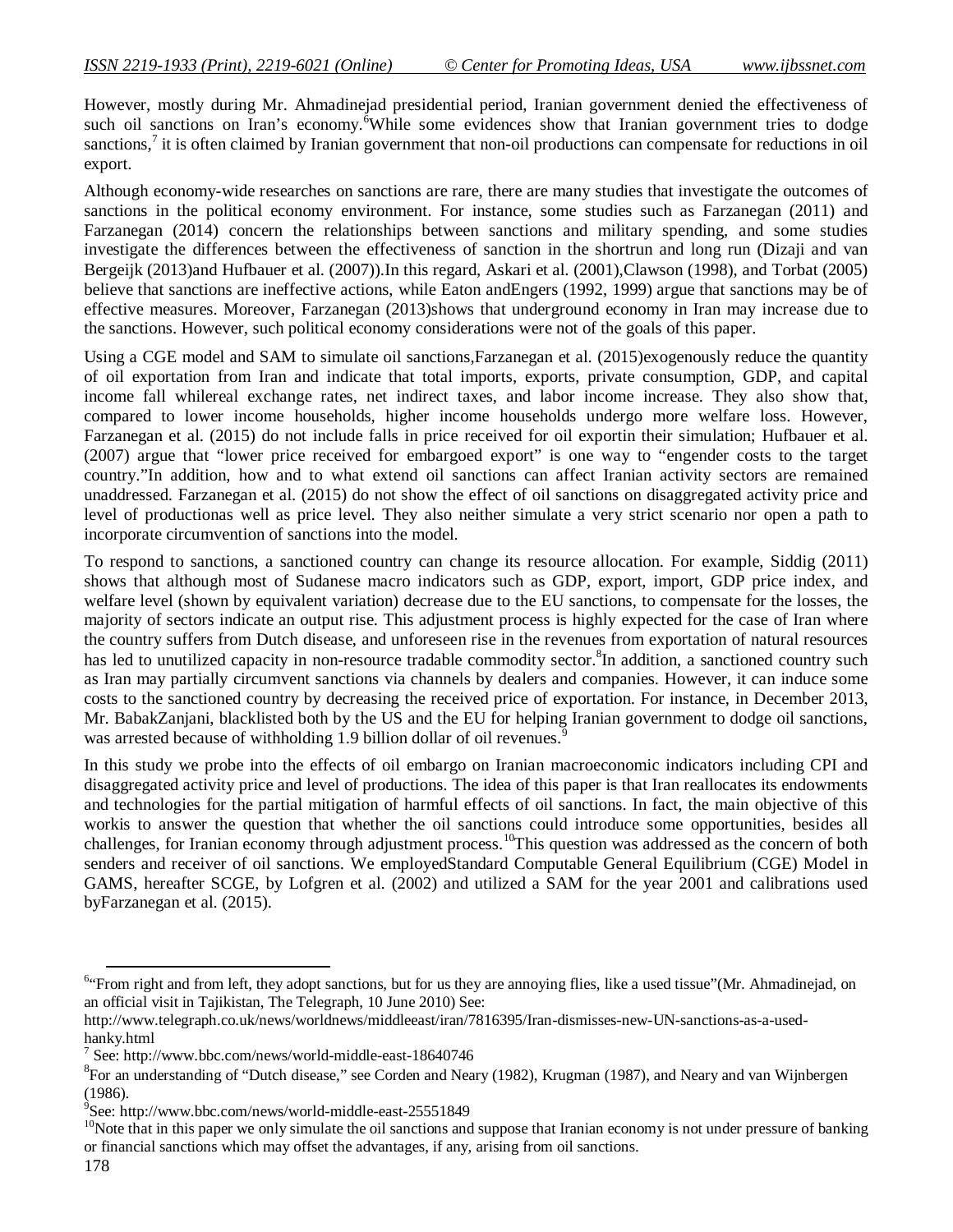A general equilibrium approach is of value sinceit israrely applied in the case of Iranianoil sanctions.<sup>11</sup>To simulate oil sanctions, we introduced the parameter *sanction*so that received price from oil exportation falls and developed some scenarios. Our findings indicated that oil sanctions can lower the CPI and may provide the opportunity for other industries to grow. Nevertheless, GDP, total export and import, capital income, absorption, private consumption, and households' welfare declined at the same time of the soaring exchange rates and labor income.

This section is followed with the neoclassical description of adjustment process to sanction in section 2. In section 3methodology and data is presented. Section 4 expresses the setup of simulations and scenarios. Section 5presents the results and discussion, and finally, section 6 concludes the paper. Also, complementary tables are provided in appendix.

## *2- Adjustment Process and Sanctions in the Neoclassical Trade Model*

Usual comparative analysis, introduced by Kemp (1964), can best show how an economy adjusts itself to sanctions. The simple neoclassical model of trade is illustrated in Figure 1 for Iran. It is similar to what is used by Dizaji and van Bergeijk (2013) with minor differences to represent adjustment process for the case of oil sanctions on Iran. To simplify the analysis, suppose that Iranian productions consist of two alternatives: *Oil* and *Others*. *Others* can be perceived as a blend of all commodities except for *Oil*. Also, for ease of analysis, suppose that oil sanctions ban the whole exportation of *Oil*. Given the availability of endowments and technology, as constant parameters during the analysis, the curve *I*represents the maximum attainable combination of *Oil* and *Others*. Three convex indifference curvesincluding $C_1$ ,  $C_2$ , and  $C_3$  represent domestic consumer preferences, where each is a mixture of *Oil* and *Others* yielding a constant level of utility. There are two price ratios  $P_A$ and $P_W$ . If the economydoes not trade,  $P_A$  is the equilibrial price derived from maximizing consumer preferences subject to the existing maximum attainable combination of *Oil* and *Others*. With $P_A$ , the curve *I* is in tangent with  $C_2$  at the point *A* which shows an autarky condition. $P_W$  is the world ratio price. If  $P_A$  and  $P_W$  are different, there is a tendency for the country to enter international trade for increasing the domestic utility. To do so, Iran is specialized in producing *Oil*, produces at point *B*, exports *Oil*, and imports *Others*. Therefore, the country reaches a superior indifference curve; curve  $C_3$  at point *D*. The differences between *D* and *B* determine the amount of exports and imports.

To show the adjustment process as well as welfare changes induced by oil sanctions, one can compare the results arising from two circumstances: free trade and complete sanctions. In short run, complete sanction pushes the country down from point *D* to point *B*. At point B, the country suffers from sanction, losing an amount of welfare equal to the difference between  $C_3$  and  $C_1$ . However, in long run, Iran can adjust its use of endowments and technology for mitigation of the harmful effects of sanction. We suppose that Iran has enough time and there are neither non-convexities nor imperfections so that the adjustment process is possible without incurring significant costs. Hence, the country goes along the curve *I* from point *B* to point *A*. Since the difference between  $C_3$  and  $C_2$  is less than the one between  $C_3$  and  $C_1$ , it is implied that the damaging consequences of sanction are partly relieved. Although the overall result is against the domestic welfare, it is in favor of producing *Others*. Generally speaking, it can be claimed that under circumstances of oil sanctions other activities gain and thrive.

### *3- Methodology and Data*

**.** 

This section overviews the neoclassical structure of SCGE and describes the data used in the paper.

### **3-1- Structure of Standard Computable General Equilibrium (SCGE)**

In this work, SCGE was applied to investigate the economic consequences of oil sanctions in Iran.<sup>12</sup> SCGE has a neoclassical nature, as it features a static multi-sectorial model with an entirely-specified trade side of a small open economy. The modelis written as a bunch of simultaneous linear and non-linear equations, explaining the behavior of and interactions among the economic players within an economy recorded in the SAM.

 $11$ Siddig (2011) highlights "simulation of economic sanctions using the CGE approach is particularly rare."Some studies which also concern economic sanctions in other countries by employing CGE models are Hubbard and Philippidis (2001),Mc Donald and Roberts (1998), Philippidis and Hubbard (2005), and Siddig (2009).

 $12$ For a complete description of SCGE see Lofgren et al. (2002).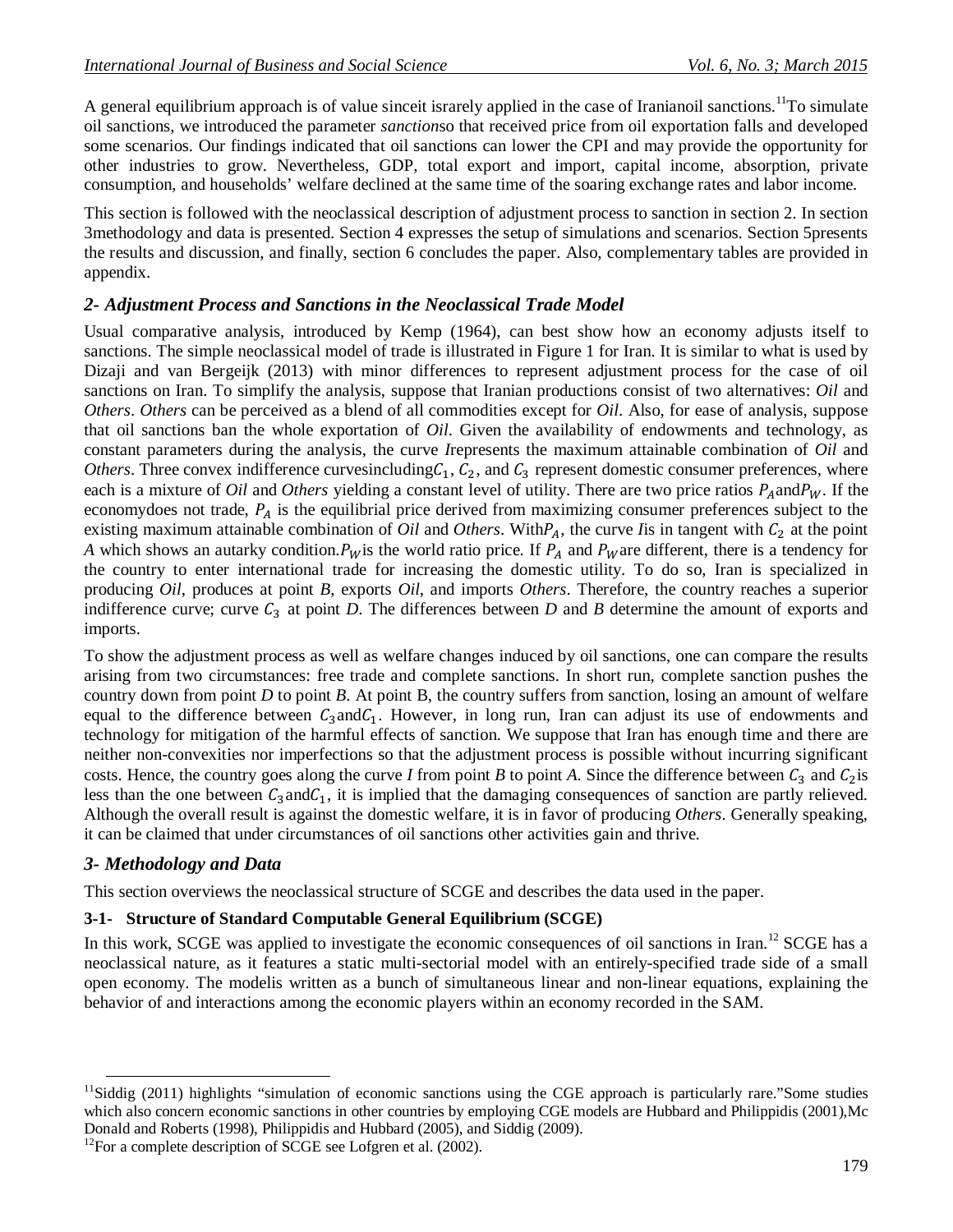Decisions on production and consumption, respectively, are driven by profit and utility maximization represented as first-order conditions. In addition, the entire system as a whole, not necessarily individuals, has to meet a set of constraints to ensure that markets and macroeconomic aggregations are in balance.

Each activity maximizes its profit subject to its production technology. Profit is defined as the difference between revenue and cost of intermediate inputs and factors. Each activity is able to produce at least one commodity (or service), and at the same time, each commodity (or service) is produced by at least one activity. Constant Elasticity of Substitution (CES) functions specify the technology at the top level. Besides, value-added is the output of CES functions using the primary factors as inputs. Disaggregated intermediate inputs are aggregated by using a Leontief function. For all factors, factor market is competitive, factor supply is fixed at the observed level, and factors are fully-employed by activities to the point that their marginal revenues equal to their wage. An economy-wide wage variable freely varies to equalize the quantity supplied to the amount demanded by all activities via paying an activity-specific wage.

Households, enterprises, government, and rest of the world represent institutions in our model. Households' income includes income from factors and transfers from enterprises, government, and rest of the world. Their income is used for consuming home or marketed commodities, savings, paying direct taxes, and transferring to other institutions. Although, like households, enterprises receive their income from factors and transfers from other institutions, unlike households, they do not consume. Enterprises allocate their incomes for transferring to other institutions, paying direct taxes, and savings. The sources of government income are collecting taxes and receiving transfers from other institutions. Government income is used for purchasing commodities and transfers to other institutions. In this model, the rest of the world is considered as the destination and the origin of Iranian foreign trades.Alltransfer payments between rest of the world and domestic factors and institutions are fixed in foreign currency, and the current account deficit denotes foreign saving – the difference between spending to and receiving from rest of the world.

Except for home-consumed commodities, all domestic output and import enter the markets. For marketed output, there are two stages in the chain. For a given commodity in the first stage, disaggregated outputs of different activities, considered as imperfect substitutes, are aggregated using a CES function. In the next stage, a constant elasticity of transformation (CET) function allocates aggregated domestic output between domestic sales and export. Domestic demand (intermediate and transaction input, household and government consumption, and investment) is also derived from a CES aggregation function of domestic output and import.<sup>13</sup> Both demands for exported and imported commodities in the international markets are assumed to be infinitely elastic at given world prices.

It is known that there are three macroeconomic balances including government, external, and Savings-Investment balances. Among the broad available options, we use a set of macroeconomic closures known as "Johansen closure" (Johansen, 1960)as a helpful instrument for avoiding the misleading welfare effects in a static model.<sup>14</sup>Taking into account the government balance, real government consumption and all tax rates are fixed, while the government savings, defining as the residual of difference between current government revenues and spending, being freely varying. Concerning the external balance expressed in foreign currency, the current account deficit (foreign savings) is fixed, whereas the exchange rate is flexible. Since all transfers between domestic institutions and rest of the world are fixed, the trade balance must be fixed as well.The last balance, Savings-Investment balance, is investment-driven. Compared to the real investment quantities which are fixed, the values of savings are adjusting. In fact, Savings-Investment balance implies that for selected non-government institutions the base year savings rates change to equalize savings to investments.<sup>15</sup>

#### **3-2- Data**

-

To calibrate the parameters and exogenous variables, SCGE utilizesSAMas the main dataset providing an economy-wide micro-consistent benchmark.<sup>16</sup>

 $13$ This function is often called Armington function, named after Paul Armington who first introduced using of CES function for this purpose (Armington, 1969).

 $14$ Farzanegan et al. (2015)also used such a closure rule.

<sup>&</sup>lt;sup>15</sup>We also use DPI as numeraire.

<sup>&</sup>lt;sup>16</sup> For general discussions of SAMs, see Pyatt and Round (1985) and Reinert and Roland-Holst (1997). For perspectives on SAM-based modeling, see Pyatt (1988) and Robinson and Roland-Holst (1988).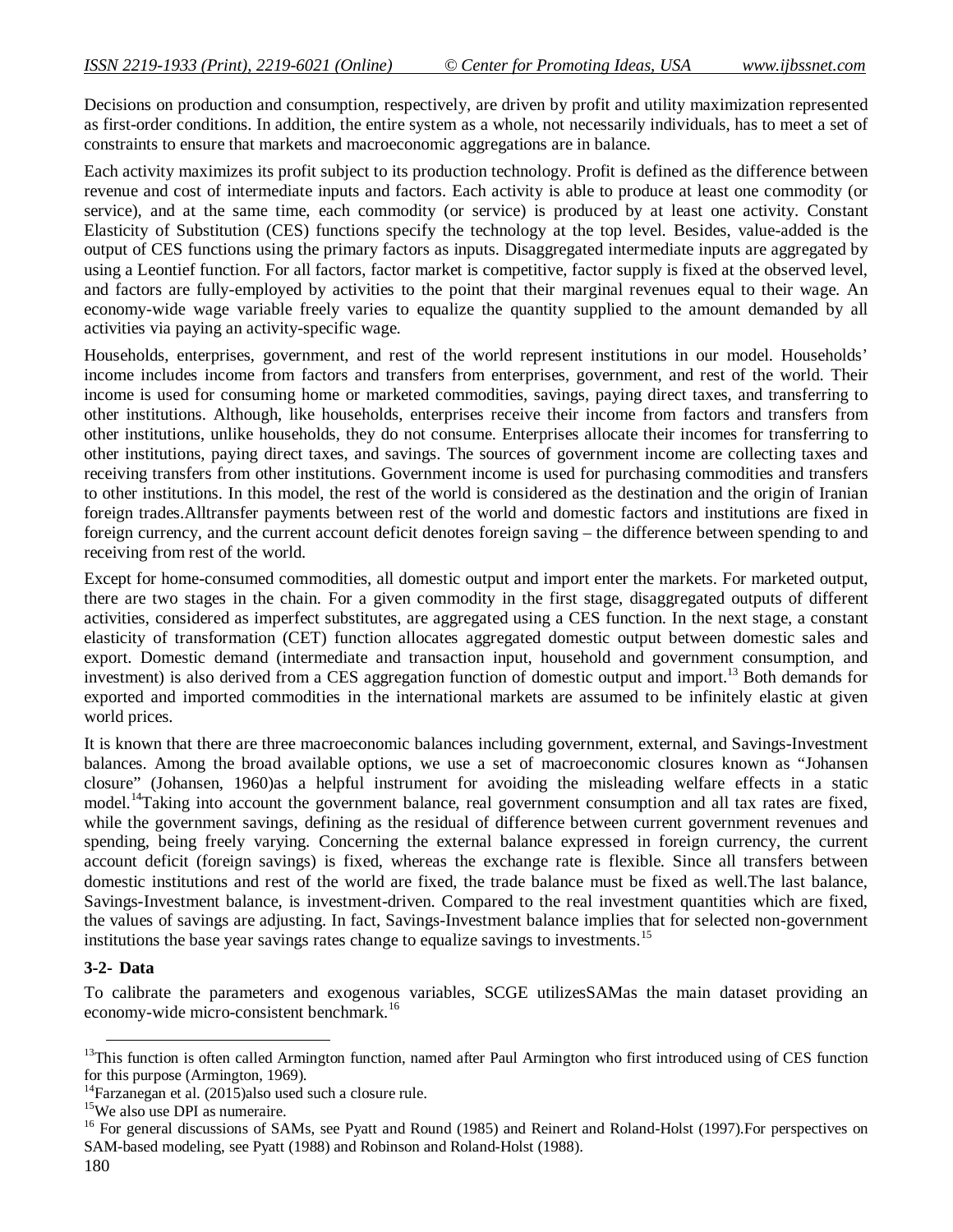In the present work,we applied the SAM by Mehrara and Barkhordari (2007) for the year 2001 which is used also by Farzanegan et al.  $(2015)^{17}$  To ease reporting of results on disaggregated activity price and level of production, and also to avoid infeasibility in solving the modelunder the strictest scenario, we aggregated the SAMaccording to the standard of Central Product Classification (CPC) Ver.2 (UNSD, 2014) in its first level where there are ten classes of commodities. However, there are three exceptions in our SAM. First, oil must have a distinct account in the SAM, so it was disaggregated from its mother class (ores and minerals, electricity, gas, and water). Second, we aggregated the two last classes (business and production services; community, social, and personal services) in one for activity (services).Third, we disaggregated the produced services into two groups including tradable and non-tradable services. The aggregated SAM has 52accounts: 11 accounts representing commodities, 10 accounts for activities, 20 accounts showing Iranian urban and rural households separated by income level, 2 accounts for labor and capital, 3 accounts for tariff and direct and indirect tax, 2 accounts showing domestic and export transaction costs, and finally4 accounts, each for enterprises, government, saving-investment, and rest of the world. This SAM entered balancing program using the iterative adjustment method provided in SCGE.<sup>18</sup>

Although employing the SAM and calibration procedure in SCGE provides us with the most of coefficients and exogenous variables in our analysis, SCGE requires introduction of Armington and CET elasticities, elasticity of substitution between factors (bottom of technology nest), elasticity of substitution between aggregate factors and intermediate inputs (top of technology nest), output aggregation elasticity for commodities, Frisch parameter,<sup>19</sup> and expenditure elasticity of goods from the outside of the model. We utilized the same calibrations as whichare used byFarzanegan et al. (2015)who review other studies especially those concerns Iran. Hence, we set3 for the Armington elasticity, 2.5 for CET elasticity, 0.8 for elasticity of substitution between factors, 0.6 for elasticity of substitution between aggregate factors and intermediate inputs, 6 for output aggregation elasticity, -1 for Frisch parameter, and 1 for expenditure elasticity of goods.<sup>20</sup>

## **4- The Setup of the Simulations and Scenarios**

The technique applied in the present work for modelling theoil sanctions is a modification of what is used by Siddig (2011)for simulation of economic sanctions placed by the EU on Sudanese economy. Siddig (2011) allows tax rates (which were fixed before sanctions) on export and import be variable, and instead, fixed the amount of import and export (which were variable before sanctions). The main implication of sanction-induced shock to Sudanese economy on the model structure isthat the rates of tariffs increase to the amount that forces imports and exports to decline. On the other hand, this effect implies that the sanctioned country (Sudan) receive huge revenues from tariffs as their rates should be very high.To solve this problem, Siddig (2011) prohibits the sanctioned country from reaping the profits arising from high tax revenues.

In this paper, we modified the approach used by Siddig (2011). In this regard, while we let the amount of oil export to remain variable in the model, we introduced theparameter *sanction*:

$$
PE_{oil} = pwe_{oil}
$$
.  $(1 - te_{oil} - \text{sanction})$ .  $EXR + \sum PQ_c$ .  $ice_{c,oil}Eq$ . 1

Where:

 $PE_{oil}$  = export price of oil in local currency;  $\mu$ *we<sub>oil</sub>* = f.o.b. (free on board) export price of oil in foreign currency;  $te_{oil}$  = export tax rate;  $EXR =$  exchange rates;  $PQ_c$  = price of commodity c used as trade input; and  $ice_{c, oil}$  = quantity of commodity c used as trade input per exported unit of oil.

**<sup>.</sup>** <sup>17</sup> Source of the SAM which Mehrara and Barkhordari (2007) modified is the SAM for 2001 issued by the formerIranian Organization of Management and Planning.

 $18$  The SAM is available upon the request from authors.

 $<sup>19</sup>$ Frisch parameter measures the elasticity of the marginal utility of income with respect to income.</sup>

 $^{20}$ Our simulation showed that the results are not sensitive to varying key elasticities around their initial level in a fairly reasonable neighborhood, but sensitive to the choice of closures. To preserve the brevity of the paper, we did not report these sensitivity analyses since ours were similar to those of Farzanegan et al. (2015).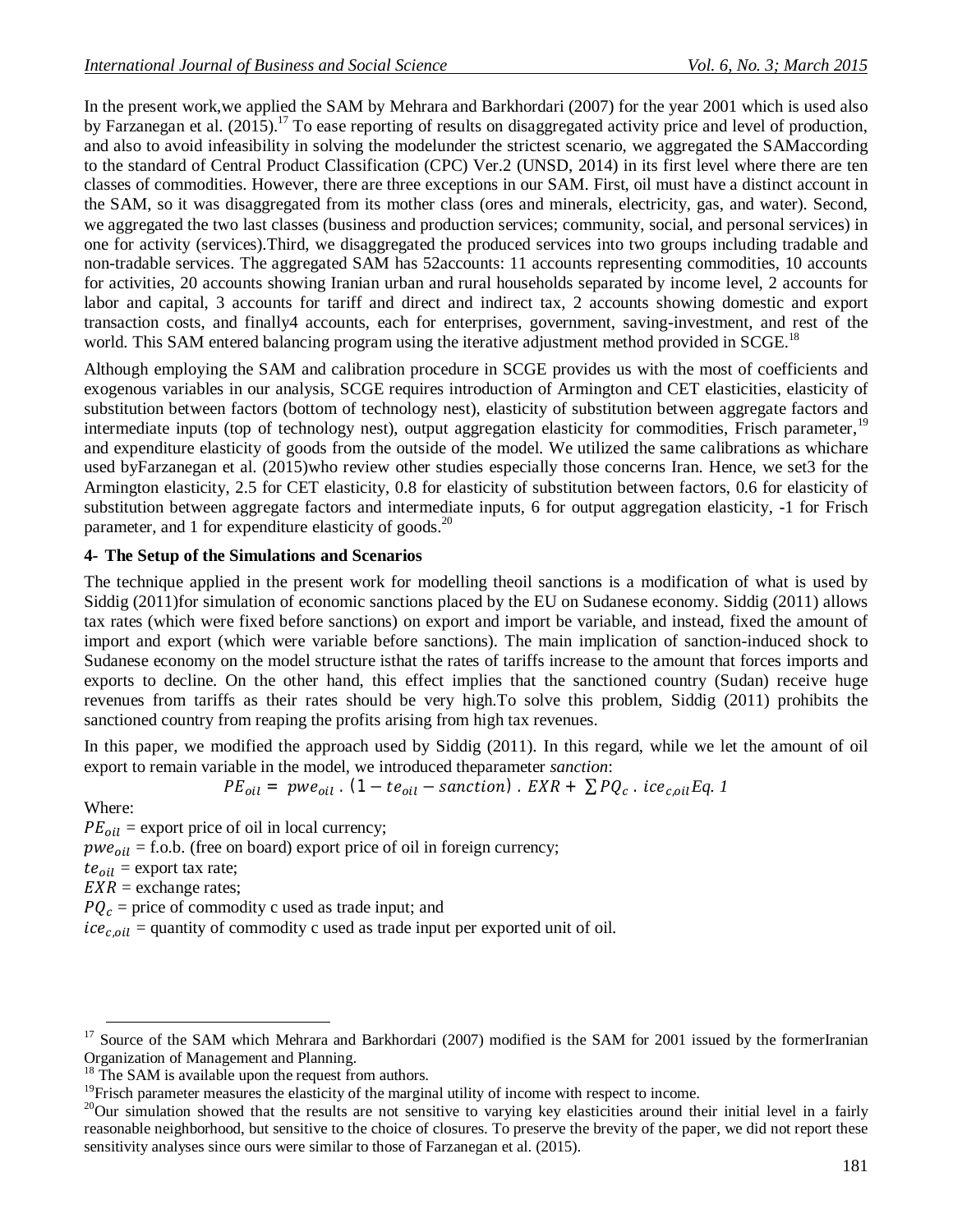The parameter sanction  $(0 \leq s$  anction  $\lt 1$ ) decreases received price of oil export by Iranian oil activity in Eq. 1, forcing the oil producer to reconsider his optimal decision, reducing the amount of export.<sup>21</sup>Since this parameter only appears in one equation, there will not be any profit, and automatically, there is no need to do anything for preventing the sanctioned country (Iran) from reaping profits. Besides, by introducing *sanction*, it is also possible to model oil sanctions by supposing that Iran, a small-open economy, can potentially circumvent sanctions at the expense of receiving less per barrel of oil export than before. While the world price of oil is fixed considering the assumption that Iran is a fairly small-open economy, circumvention of sanctions compels Iranian oil activity to pay dealers a certain proportion of oil world price.*sanction* can also be served as a transaction cost which is imposed due to oil sanctions. We did not differentiate between these functions of *sanction* here since the consequent results will be the same.

To develop oil sanction scenarios, first we should have an understanding of Iranian oil export destinations and the amount of oil export to those destinations. By the order of their prominence, the most important regions importing Iranian oil can be grouped into 5 major areas: Europe, Asia (except of Japan), Japan, Africa, and remaining areas. During the period 1979 to 2009, Europe has been the biggest purchaser of Iran's oil by nearly importing 39% of the Iranian oil on average. After Europe, the major importing areas are Asia and Japan with a respective average of 26% and 18% of Iranian oil (CBI, 2012).Thus, scenarios should include cutting in oil export by regions. Besides, it would be useful to consider some tougher scenarios like the Iranian-Oil-Free Zone suggestion.

To simulate the effects of oil sanctions, we developed 6 scenarios other than the base simulation. In the base simulation we supposed that there are no oil sanctions, so *sanction* must be zero (Table 1). In other scenarios, we set *sanction* at 0.05, 0.1, 0.2, 0.3, 0.4, and 0.5. By increasing the parameter *sanction* the amount of oil export must decrease in response to oil sanctions. Corresponding decreases in oil export for the mentioned increases in *sanction* are 16.10%, 31.95%, 59.02%, 76.36%, 86.28%, and 92.17%.<sup>22</sup>The reason we developed these broad scenarios is that we are not sure which scenario exactly expresses the actual oil sanctions. Therefore, by means of various scenarios, we tried to get a good grasp of how sanctions affect Iranian economy, from slightly lenient oil sanctionsin scenario 1 to a severely strict one in scenario 6.

#### *5- Results and Discussion*

This section reports the findings of paper in two subsections: results on Iranian macro indicators and results on disaggregated activity production level and price.

### **5-1- Results on Iranian Macro Indicators**

Not surprisingly, similar to the findings by Farzanegan et al. (2015), oil sanctions have huge impacts on almost all macro indicators (Table 2); exchange rates and factor income increase while absorption, private consumption, total export and import (see also Table A.1 and Table A.2 in appendix), households' welfare (see also Table A.3 in appendix),<sup>23</sup>capital income, and GDP decrease.<sup>24</sup>Besides, reactions of net indirect tax revenues and CPI are interesting.

$$
\frac{\text{OE}_c}{\text{OD}_c} = \left(\frac{\text{PE}_c}{\text{PDS}_c} \cdot \frac{1 - \delta_c}{\delta_c}\right)^{\frac{1}{\rho_c - 1}}
$$

Where:

1

 $PE<sub>c</sub>$  = export price for commodity c in local currency;

 $PDS_c$  = supply price for commodity c produced and sold domestically;

 $\delta_c$  = a CET function share parameter for commodity c; and

 $\rho_c$  = a CET function exponent for commodity c.

<sup>22</sup>Alternatively, we could alter the parameter *sanction* so that the percentage changes in oil export are precise without fractions or exactly equal to hypothetical decreases by regions. However, it does not have a significant effects on the underlying reasons presented in sections 5.

182  $23$ Changes in E.V. (equivalent variation) represent the welfare changes under various scenarios.

 $21$ The optimal mix between domestic sales and exports for the commodity c in SCGE is determined by the first-order condition expressed in the following equation:

 $QE_c$  = quantity of export for commodity c;

 $QD_c$  = quantity of domestic sale for commodity c;

Note that this equation assures that a decrease in the export-domestic price ratio generates a decrease in the export-domestic supply ratio.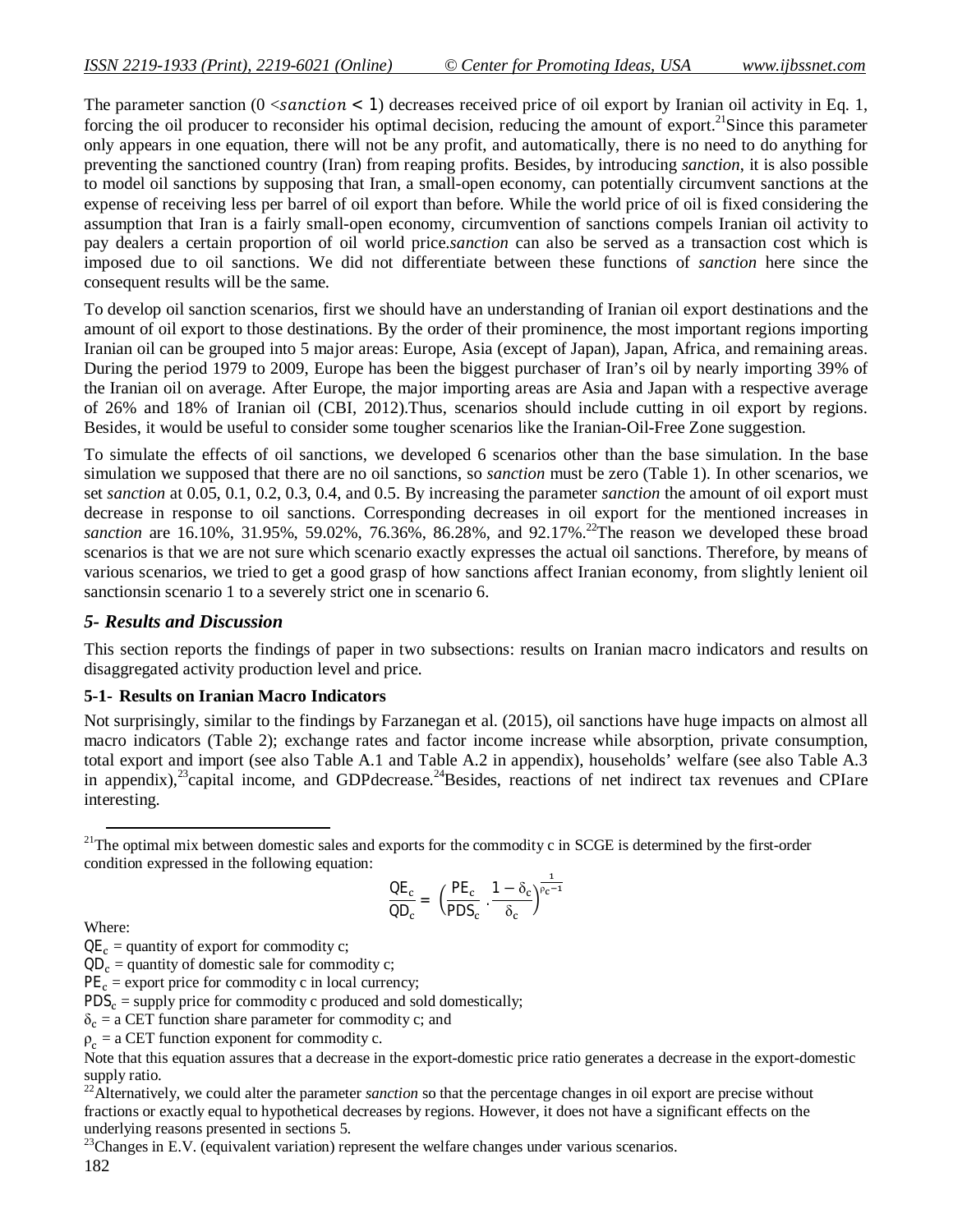In alternative scenarios, reaction of net indirect tax resembles an inverse U shape. With small losses in oil revenues, net indirect tax revenues rise, attain a pick in the scenario 2, and drop in larger losses in oil revenues. This behavior can be explained by the fact that during the lenient oil sanctions, the increases in tax revenues from producers (taxes on gross output value and value added) and from consumers surpass the losses from decreases in tax revenues from export and import. However, after attaining a pick, the losses in indirect tax revenues outweigh the gains, decreasing net indirect tax revenues.

Opposed to the evidences from Iranian economy during the last years, our findings show that oil sanctions could help price level dropping. This finding seems reasonable considering the fact that Iranian economy has been suffering from Dutch disease in the past decades, and oil sanctions stimulate other activities to prosper. Furthermore, based on our non-monetary modeling of oil sanctions, the lasting inflation in Iran could be attributed to other factors such as wrong government monetary policies, where the money supply has been continuously increasing during the last years. Supposing that other activates become stronger under oil sanctions, and they mostly supply their products and services to domestic markets, we expect that CPI decreases. We will return to strengthen reasoning for the response of CPI below.

### **5-2- Results on Disaggregated Activity Production Level and Price**

While oil sanctions impose a huge reduction in oil production (Table 3.1), almost all other activity production levels increase, except for financial services (with small declines) and for construction activity (with approximately unchanged production level).Among activities with increasing production levels, by order of their importance, activities including mining, transportation, and industrial activities indicate the largest changes. The underlying causes of these rises lie on the fact that Iranian economy reacts to oil sanctions by reallocating its technology and endowments, and other activities for being stronger. In fact, the higher exchange rates accompanied with lower-priced capital provide other activities with the opportunity to produce and export more. Moreover, the fall in the supply of commodities and services induced by the drop in imports should be mitigated by the rises in domestic productions.

Based on supply and demand rules, with larger production levels, we expect falls in most activity prices. Activity price for agricultural, oil, food, distribution, and financial activities reduces, while the transportation, industrial, construction, and services indicate a rise in their activity prices (Table 3.2). The reason for such rise in some activity prices is that increases in production levels of activities can also increase the demand for goods and services by other activities (such as transportation) as inputs. However, in general, the drops outweigh rises in disaggregated activity prices, so that price level (CPI) declines. Note that the results may differ in the case of including other sanctions in our simulation. $^{25}$ 

### *6- Conclusion*

 $\overline{a}$ 

In this research we studied the economic effects of oil sanctions on Iran. This paper focuses on the effects on Iranian macro indicators and level and price of disaggregated production. Standard Computable General Equilibrium (SCGE) by Lofgren et al. (2002) is the basis of our analysis.Also,as an economy-wide database, social accounting matrix (SAM) in 2001 provides the equilibrial starting point of the analysis, as well as the most of coefficients and parameters.Macro closures of the model are closed according to "Johansen closure."Byaddition of the parameter *sanction* to the equation for export price of oil, and increasing its amount gradually to reduce the received price of oil export, we simulate the oil sanctions where the amount of oil export decreases in six scenarios. The scenarios range from a slack oil sanction scenario to a very stringent one.

Our findings show that although oil sanctions hugely affect Iranian economy, they provide the opportunity for almost all activities to flourish.By order of their importance, macro indicators including the total export, total import, private consumption, total households' welfare, capital income, absorption, GDP, and CPI are *negatively* affected. The decline in CPI is the most interesting finding of this work, where it shows that, using a nonmonetary model, oil sanctions are not the culprit of high inflation rate in Iran. On the other hand, macro indicators that are **positively** affected, in order of their importance, are exchange rates and labor income.

 $^{24}$ For a discussion about underlining reasons of findings on macro indicators and household welfare, see Farzanegan et al. (2015).

 $25$ For example, results may show inflationary effects when simulation includes sanctions on total export.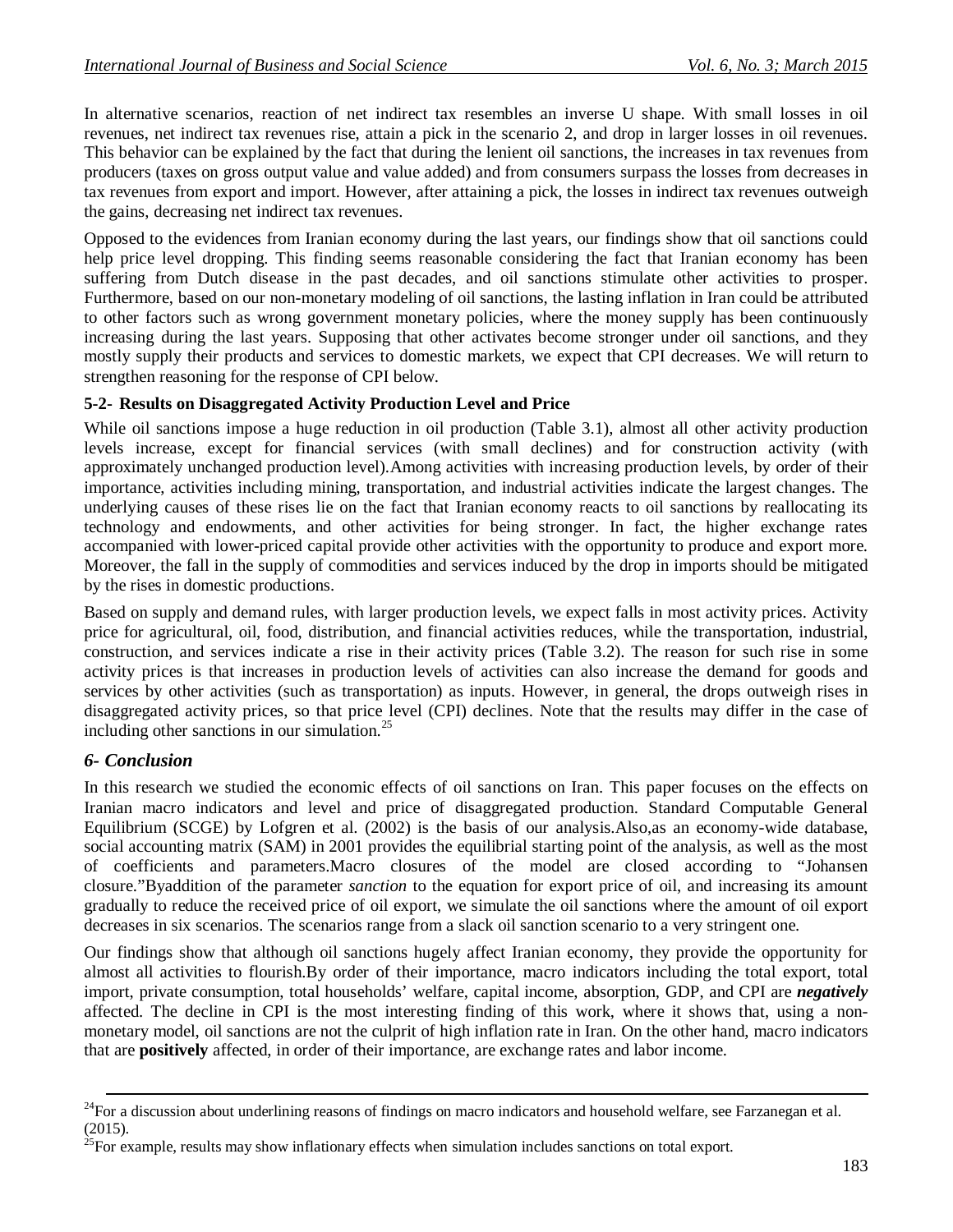The reaction of net indirect tax also presents intriguing results: net indirect tax increases in less stringent sanction scenarios, attains a pick, and then falls in stricter sanction scenarios.

Our findings also show that due to oil sanctions, activity production level of most activities increase simultaneous with production pricedrop. While production of oil industry definitely declines in response to oil sanctions, activities that *increase* their production level are mining, transportation, industrial, distribution, food, agricultural, and services, in order of their importance. The activity production level which *decreases*is financial. Constructions activity production is almost unchanged. Moreover, activity production prices for oil, agricultural, financial, food, distribution, and mining *decrease* in order, while transportation, construction, services, and industrial activities show an *increase* in their activities production prices.

This study broadly investigates the effects of oil sanctions. Detailed findings that suggest oil sanctions can elevate other activities and reduces CPI are quite unique about Iran. Other useful applications ofour approach to model sanctions can be investigating the effects of lifting oil sanctions. In addition, it is possible to study the effects of placing bans on all tradable commodities; similar to what happens in banking sanctions. Because all income levels of both urban and rural households are presented in the SAM, so this study would be useful for whom concerning on policy implications against or for sanctions. Lastly, to analyze the effects of sanctions onother countries, for example the case of Russian sanction over Ukraine conflict, our approach can also be used by providing appropriate datasets from those countries. We leave these paths open to further researches.

#### **Tables and Figures:**



**Figure 1.Adjustment Process in the Neoclassical Model of Trade**

| Table 1. Scenarios and Corresponding Percentage Changes in Oil Export Due to the Increasing Sanction |  |  |  |  |
|------------------------------------------------------------------------------------------------------|--|--|--|--|
|                                                                                                      |  |  |  |  |

|                   | scenario . | scenario $\omega$ | scenario 3 | scenario 4 | scenario 5 | scenario 6 |
|-------------------|------------|-------------------|------------|------------|------------|------------|
| Sanction          | $0.05\,$   | 0. I              | $\rm 0.2$  | 0.3        | $\rm 0.4$  | 0.5        |
| <b>Oil Export</b> | $-16.10$   | $-31.95$          | $-59.02$   | $-76.36$   | $-86.28$   | $-92.17$   |

Source: Author's calculation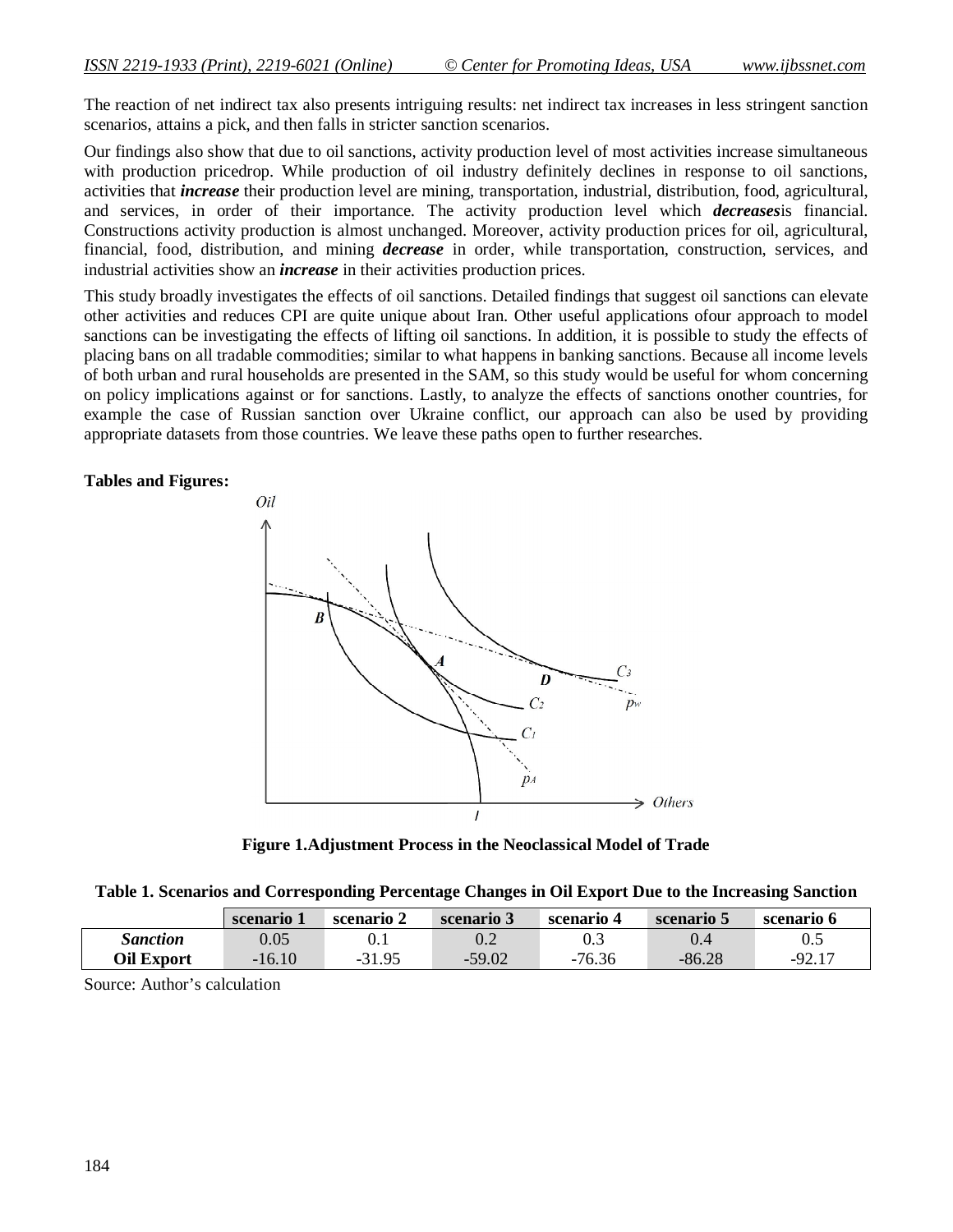| <b>Indicator</b>           | scenario 1 | scenario 2 | scenario 3 | scenario 4 | scenario 5 | scenario 6 |
|----------------------------|------------|------------|------------|------------|------------|------------|
| <b>Absorption</b>          | $-0.1$     | $-0.2$     | $-0.9$     | $-1.6$     | $-2.3$     | $-2.7$     |
| <b>Private Consumption</b> | $-0.1$     | $-0.4$     | $-1.5$     | $-2.8$     | $-3.8$     | $-4.6$     |
| <b>Total Export</b>        | $-5.4$     | $-10.3$    | $-17.8$    | $-22.1$    | $-24.5$    | $-26.0$    |
| <b>Total Import</b>        | $-6.5$     | $-12.5$    | $-21.5$    | $-26.8$    | $-29.7$    | $-31.4$    |
| <b>GDP</b>                 | $-0.1$     | $-0.2$     | $-0.9$     | $-1.6$     | $-2.2$     | $-2.6$     |
| <b>Net Indirect Tax</b>    | 0.9        | 1.4        | 1.0        | 0.0        | $-0.8$     | $-1.3$     |
| <b>Exchange Rate</b>       | 3.5        | 7.0        | 12.8       | 16.5       | 18.6       | 19.9       |
| <b>CPI</b>                 |            | $-0.1$     | $-0.5$     | $-0.8$     | $-1.0$     | $-1.1$     |
| <b>Labor Income</b>        | 2.3        | 4.6        | 8.1        | 10.0       | 10.9       | 11.3       |
| <b>Capital Income</b>      | $-0.8$     | $-1.5$     | $-2.7$     | $-3.5$     | $-4.0$     | $-4.3$     |
| Total households' welfare  | $-0.1$     | $-0.4$     | $-1.5$     | $-2.7$     | $-3.8$     | $-4.5$     |

Source: Author's calculation

## **Table 3.1.Percentage Changes in Disaggregated Activity Production Level Due to Oil Sanctions**

| <b>Activity</b>     | scenario 1 | scenario 2 | scenario 3 | scenario 4 | scenario 5 | scenario 6 |
|---------------------|------------|------------|------------|------------|------------|------------|
| <b>Agricultural</b> | 2.7        | 5.4        | 9.9        | 12.7       | 14.2       | 15         |
| <b>Mining</b>       | 6.9        | 14.3       | 28.6       | 39.2       | 45.9       | 50.2       |
| OIL                 | $-13.9$    | $-27.5$    | $-49.8$    | $-63.2$    | $-70$      | $-73.5$    |
| Food                | 3.3        | 6.4        | 11.4       | 14.4       | 15.9       | 16.7       |
| <b>Transport</b>    | 6          | 11.9       | 21.5       | 26.7       | 29         | 30.2       |
| <b>Industrial</b>   | 4.8        | 9.5        | 17.5       | 22.6       | 25.5       | 27.2       |
| <b>Construction</b> |            |            |            | $-0.1$     | $-0.1$     | $-0.2$     |
| <b>Distribution</b> | 4          | 7.9        | 14.3       | 18.1       | 20.1       | 21.2       |
| <b>Financial</b>    |            | $-0.2$     | $-0.8$     | $-1.6$     | $-2.4$     | $-3$       |
| <b>Services</b>     | 0.6        |            | 1.6        | 1.8        | 1.9        | 1.8        |

## **Table 3.2.Percentage Changes in Disaggregated Activity Price Due to Oil Sanctions**

| <b>Activity</b>     | scenario 1 | scenario 2 | scenario 3 | scenario 4 | scenario 5 | scenario 6 |
|---------------------|------------|------------|------------|------------|------------|------------|
| <b>Agricultural</b> | $-0.5$     | $-1$       | $-1.9$     | $-2.4$     | $-2.8$     | $-3$       |
| <b>Mining</b>       | $-0.1$     | $-0.2$     | $-0.4$     | $-0.6$     | $-0.7$     | $-0.8$     |
| OIL                 | $-0.7$     | $-1.4$     | $-2.5$     | $-3.2$     | $-3.7$     | $-3.9$     |
| Food                | $-0.2$     | $-0.5$     | $-1$       | $-1.4$     | $-1.7$     | $-1.9$     |
| <b>Transport</b>    | 0.8        | 1.7        | 3.8        | 5.7        |            | 7.8        |
| <b>Industrial</b>   | 0.6        | 1.1        | 1.9        | 2.2        | 2.4        | 2.4        |
| <b>Construction</b> | 0.7        | 1.3        | 2.3        | 2.8        | 3.1        | 3.3        |
| <b>Distribution</b> | $-0.3$     | $-0.6$     | $-1$       | $-1.3$     | $-1.5$     | $-1.6$     |
| <b>Financial</b>    | $-0.4$     | $-0.7$     | $-1.3$     | $-1.7$     | $-2$       | $-2.1$     |
| <b>Services</b>     | 0.7        | 1.5        | 2.5        | 3.1        | 3.3        | 3.4        |

Source: Author's calculation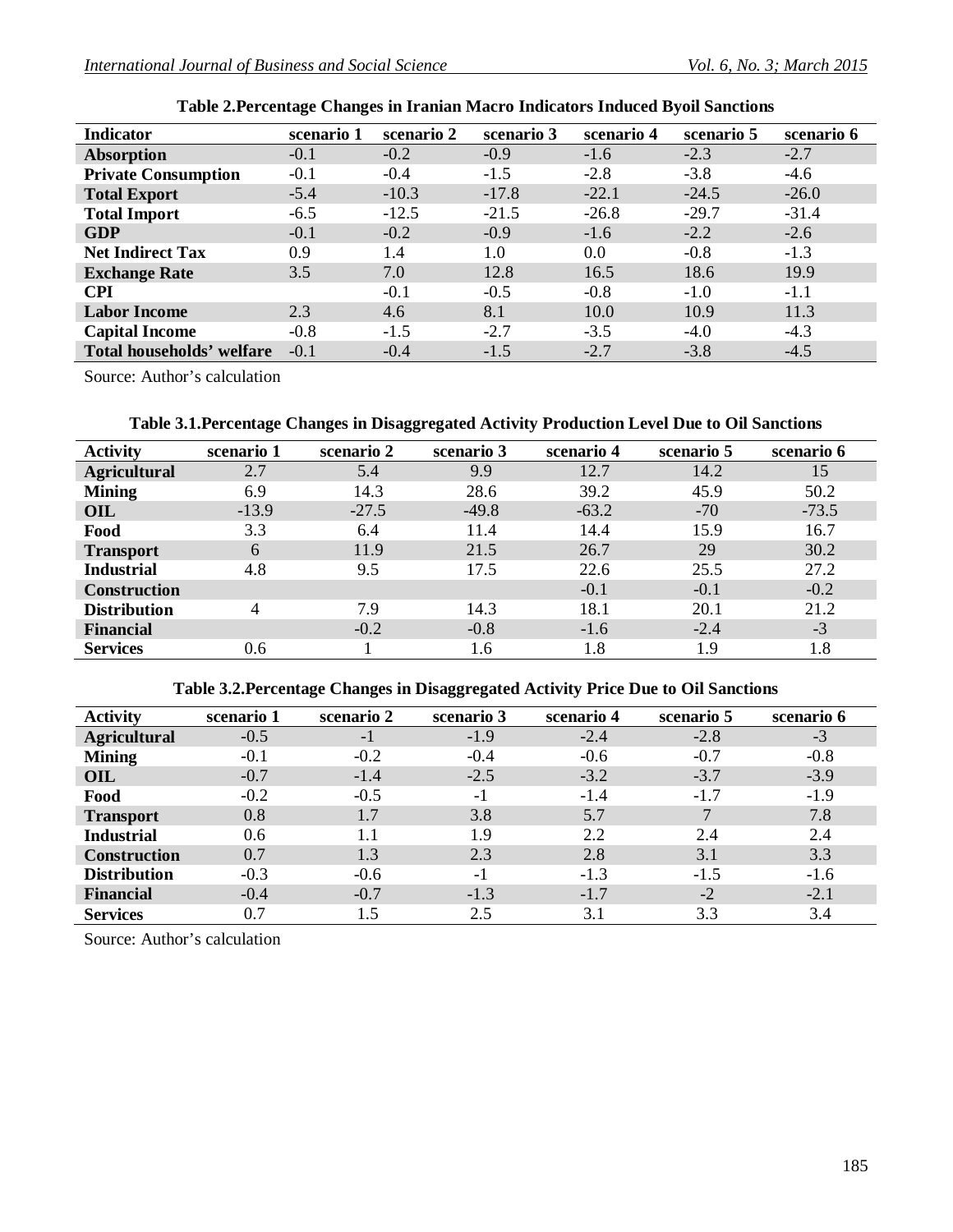## **Appendix: Complementary Tables**

|                           | ີ          |            |            |            |            |            |
|---------------------------|------------|------------|------------|------------|------------|------------|
| <b>Exported commodity</b> | scenario 1 | scenario 2 | scenario 3 | scenario 4 | scenario 5 | scenario 6 |
| <b>Agricultural</b>       | 15.58      | 32.49      | 65.28      | 89.22      | 103.99     | 112.93     |
| <b>Mining</b>             | 24.93      | 54.22      | 117.63     | 169.87     | 205.26     | 228.48     |
| Food                      | 16.32      | 34.12      | 68.87      | 94.48      | 110.41     | 120.14     |
| <b>Transport</b>          | 14.51      | 29.42      | 54.53      | 68.38      | 74.78      | 78.17      |
| <b>Industrial</b>         | 14.92      | 31.02      | 61.98      | 84.57      | 98.70      | 107.48     |
| <b>Distribution</b>       | 13.86      | 28.64      | 56.50      | 76.11      | 87.89      | 94.94      |
| <b>Financial</b>          | 10.16      | 20.54      | 38.98      | 51.11      | 58.02      | 61.94      |
| <b>Tradable Services</b>  | 14.42      | 29.91      | 58.88      | 78.20      | 88.65      | 94.04      |

#### **Table A.1. Percentage Changes in Iranian Disaggregated Exportinduced by oil Sanctions**

Source: Author's calculation

#### **Table A.2. Percentage Changes in Iranian Disaggregated Importinduced by oil Sanctions**

| <b>Imported commodity</b> | scenario 1 | scenario 2 | scenario 3 | scenario 4 | scenario 5 | scenario 6 |
|---------------------------|------------|------------|------------|------------|------------|------------|
| <b>Agricultural</b>       | $-9.91$    | $-18.60$   | $-31.50$   | $-38.83$   | $-42.83$   | $-45.17$   |
| <b>Mining</b>             | $-7.01$    | $-13.48$   | $-23.91$   | $-30.51$   | $-34.37$   | $-36.67$   |
| Food                      | $-9.17$    | $-17.52$   | $-30.45$   | $-38.14$   | $-42.46$   | $-45.02$   |
| <b>Transport</b>          | $-5.64$    | $-10.58$   | $-17.49$   | $-20.84$   | $-22.43$   | $-23.36$   |
| <b>Industrial</b>         | $-4.74$    | $-9.22$    | $-16.51$   | $-21.07$   | $-23.70$   | $-25.28$   |
| <b>Distribution</b>       | $-7.77$    | $-14.66$   | $-25.04$   | $-31.09$   | $-34.45$   | $-36.43$   |
| <b>Financial</b>          | $-10.79$   | $-20.01$   | $-33.27$   | $-40.63$   | $-44.62$   | $-46.94$   |
| <b>Tradable Services</b>  | $-13.65$   | $-24.96$   | $-40.22$   | $-47.69$   | $-51.14$   | $-52.80$   |

Source: Author's calculation

#### **Table A.3. Percentage Changes in Iranian Disaggregated Household's Welfareinduced by Oil Sanctions**

| Household's welfare       | scenario 1 | scenario 2 | scenario 3 | scenario 4 | scenario 5 | scenario 6 |
|---------------------------|------------|------------|------------|------------|------------|------------|
| <b>Urban Household 1</b>  | 0.1        | $-0.1$     | $-0.8$     | $-1.8$     | $-2.6$     | $-3.2$     |
| <b>Urban Household 2</b>  |            | $-0.2$     | $-1$       | $-2$       | $-2.9$     | $-3.6$     |
| <b>Urban Household 3</b>  |            | $-0.2$     | $-1.1$     | $-2.2$     | $-3.2$     | $-3.9$     |
| <b>Urban Household 4</b>  |            | $-0.2$     | $-1.1$     | $-2.2$     | $-3.1$     | $-3.8$     |
| <b>Urban Household 5</b>  |            | $-0.2$     | $-1$       | $-2.1$     | $-3$       | $-3.7$     |
| <b>Urban Household 6</b>  |            | $-0.2$     | $-1.1$     | $-2.2$     | $-3.1$     | $-3.9$     |
| <b>Urban Household 7</b>  |            | $-0.2$     | $-1$       | $-2$       | $-2.9$     | $-3.6$     |
| Urban Household 8         |            | $-0.2$     | $-1.2$     | $-2.3$     | $-3.2$     | $-4$       |
| <b>Urban Household 9</b>  | $-0.1$     | $-0.3$     | $-1.3$     | $-2.5$     | $-3.4$     | $-4.2$     |
| <b>Urban Household 10</b> | $-0.2$     | $-0.7$     | $-2.2$     | $-3.8$     | $-5.2$     | $-6.2$     |
| <b>Rural Household 1</b>  |            | $-0.2$     | $-1$       | $-1.8$     | $-2.6$     | $-3.1$     |
| <b>Rural Household 2</b>  | $-0.1$     | $-0.3$     | $-1.2$     | $-2.1$     | $-2.9$     | $-3.5$     |
| <b>Rural Household 3</b>  | $-0.1$     | $-0.3$     | $-1.1$     | $-2$       | $-2.7$     | $-3.3$     |
| <b>Rural Household 4</b>  | $-0.1$     | $-0.3$     | $-1.1$     | $-2$       | $-2.8$     | $-3.4$     |
| <b>Rural Household 5</b>  | $-0.1$     | $-0.3$     | $-1.2$     | $-2.1$     | $-2.8$     | $-3.4$     |
| <b>Rural Household 6</b>  | $-0.1$     | $-0.4$     | $-1.3$     | $-2.3$     | $-3.1$     | $-3.7$     |
| <b>Rural Household 7</b>  | $-0.1$     | $-0.4$     | $-1.2$     | $-2.1$     | $-2.9$     | $-3.5$     |
| <b>Rural Household 8</b>  | $-0.1$     | $-0.4$     | $-1.2$     | $-2.2$     | $-3$       | $-3.6$     |
| <b>Rural Household 9</b>  | $-0.1$     | $-0.4$     | $-1.4$     | $-2.5$     | $-3.4$     | $-4.1$     |
| <b>Rural Household 10</b> | $-0.2$     | $-0.7$     | $-2.3$     | $-3.9$     | $-5.2$     | $-6.2$     |

Source: Author's calculation